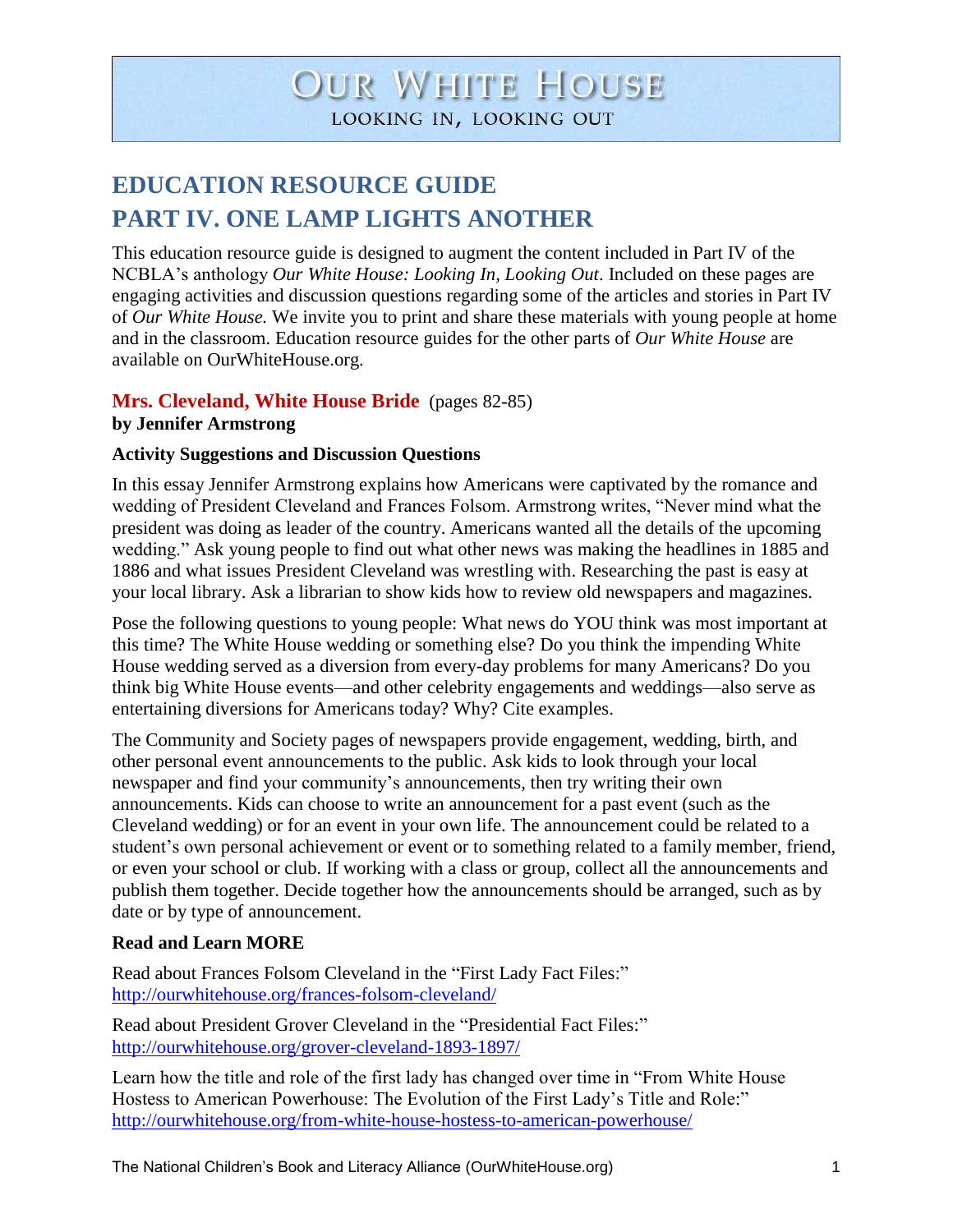Check out the wedding breakfast menu served in the White House State Dining Room for President Grant's daughter Nellie in 1874 in ["A Taste of the Past: White House Kitchens,](http://ourwhitehouse.org/a-taste-of-the-past/)  [Menus, and Recipes.](http://ourwhitehouse.org/a-taste-of-the-past/)" Think about how this menu compares to what is commonly served at weddings today. Ask kids if they would choose any of Nellie Grant's menu items for their own special event?

#### **Seven from Ohio (For Some Reason)** (pages 86-88) **Written and illustrated by Natalie Babbitt**

#### **Activity Suggestions and Discussion Questions**

Natalie Babbitt explains how seven of America's presidents hailed from Ohio "for some reason."

Pose the following questions to young people: Do you have a theory why so many presidents have come from Ohio? Do you think the state where someone is born and raised contributes to how he or she grows up and the person he or she becomes? Or, do you think the state is irrelevant? If you think the state where someone grows up is influential, explain how.

Ask kids to find out what presidents have come from YOUR state or area of the country. Choose one president and research his life and presidency. Ask kids if they think this president learned something during his childhood in your state that influenced his thinking or policies as president? How so?

If you live in Ohio, you can choose from quite a few presidential birthplaces and homes to visit. Even if you don't live in Ohio, there is likely to be some sort of presidential historical site near you or in a state where you may be traveling. Refer to ["Field Trip Guide! Presidential](http://ourwhitehouse.org/field-trip-guide-presidential-birthplaces-houses-and-libraries/)  [Birthplaces, Houses, and Libraries"](http://ourwhitehouse.org/field-trip-guide-presidential-birthplaces-houses-and-libraries/) for site locations by state and for visitors' information.

#### **Read and Learn MORE**

Read more about Ohio-born presidents Ulysses S. Grant, Rutherford B. Hayes, James A. Garfield, Benjamin Harrison, William McKinley, William Howard Taft, and Warren G. Harding in the ["Presidential Fact Files.](http://ourwhitehouse.org/presidential-facts/)"

Read about the first ladies from Ohio and other states in the ["First Lady Fact Files.](http://ourwhitehouse.org/first-lady-fact-files/)"

Learn what type of pet President Taft brought with him to the White House in "Lions and Tigers" [and Bears, Oh My! Wild Animals at the White House.](http://ourwhitehouse.org/lions-and-tigers-and-bear-oh-my-wild-animals-at-the-white-house/)"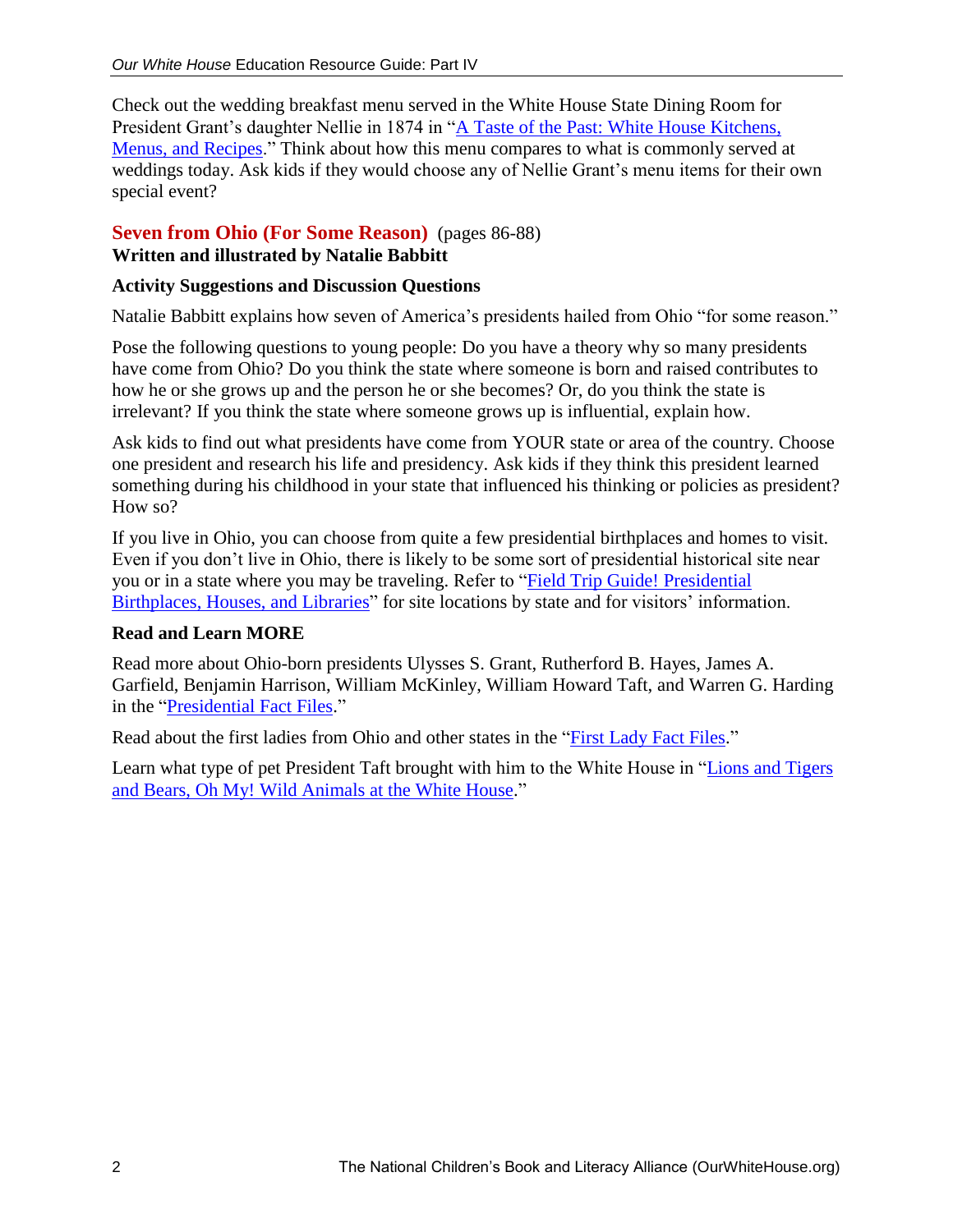#### **The Eyes and Ears of the Public** (pages 89-92) **by Katherine Paterson, Illustrated by Andrea Wesson**

#### **Activity Suggestions and Discussion Questions**

In "The Eyes and Ears of the Public," author Katherine Paterson recalls how veteran White House reporter Helen Thomas has stated her belief that it is the duty of the press to ask the president "hard questions—the ones they least want to answer." Ask young people to watch a presidential press conference or an interview with the president or other prominent politician on TV. Encourage kids to listen carefully to the questions posed by the reporter. Following the interview, ask kids the following: Do you think the reporter asked "hard" questions? Did the interviewee respond to all the questions? Did the interviewee avoid answering any of the questions? If so, did he or she refuse to answer or simply talk about something else? Do you think the reporter asked appropriate follow-up questions? If not, what additional questions do you think should have been asked?

Invite kids to imagine that they are reporters. Ask them to write a list of questions they would like to ask the president. Encourage kids to share their questions with others in the group or class and see what questions they came up with. As a group, write your most pressing questions and send them to the White House. You can send questions to the White House using the online form at WhiteHouse.gov [\(http://www.whitehouse.gov/contact/submit-questions-and-comments\)](http://www.whitehouse.gov/contact/submit-questions-and-comments), or you can send your questions in a letter to:

The White House 1600 Pennsylvania Avenue NW Washington, DC 20500

Paterson finishes her article stating that the press serves the country not only by asking the hard questions of the president, but also by informing the president of what is "in the minds and hearts of the people he has been elected to serve." Ask kids how they think the press serves this role?

Many people believe that certain news shows are **biased**, with some networks tending to offer a more conservative perspective on the news and other networks offering a more liberal approach. Discuss the meaning of the word "biased" with students, then explain and discuss basic definitions of conservative and liberal ideas, including how they differ. (A good article for launching this discussion is "Liberal vs. Conservative Values" on the News-Basic.com site: [http://news-basics.com/2010/liberal-vs-conservative-values/\)](http://news-basics.com/2010/liberal-vs-conservative-values/) Once everyone has a good grasp of liberal and conservative ideas, discuss whether reporters and news shows should offer a biased perspective on the news. Why or why not?

Over the course of one or two weeks, ask young people to watch the nightly newscasts on at least three different networks. Encourage kids to take notes as they watch each newscast and to write down examples of reporters' questions, statements, or reports that they find to be either conservative or liberal. Ask kids to share this information with others in your class and see if they agree with their assessment.

#### **Read and Learn MORE**

Read about the role of the press in the 1948 presidential election in ["The Second Shall Be First:](http://ourwhitehouse.org/the-second-shall-be-first/)  [The 1948 Presidential Election—Truman V. Dewey.](http://ourwhitehouse.org/the-second-shall-be-first/)"

Discover how the press can be used to fight political battles in "Choosing Sides: The Rise of [Party Politics.](http://ourwhitehouse.org/choosing-sides-the-rise-of-party-politics/)"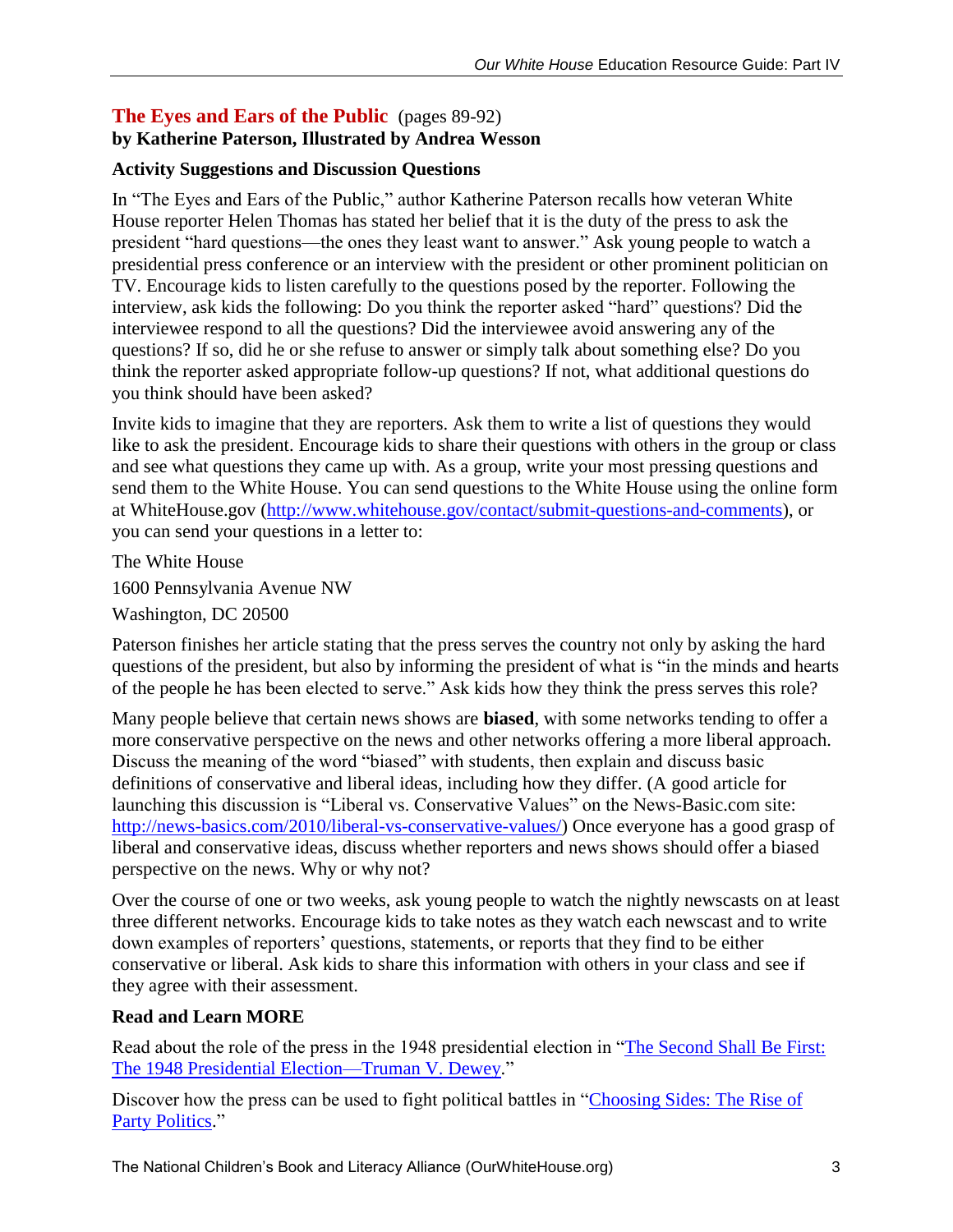Learn about First Lady Anna Eleanor Roosevelt and how she was the first First Lady to meet with reporters on a weekly basis in the ["First Lady Fact Files: Anna Eleanor Roosevelt.](http://ourwhitehouse.org/anna-eleanor-roosevelt/)"

### **Theodore Roosevelt's Letters to His Children** (pages 93-95)

#### **by Leonard S. Marcus**

#### **Activity Suggestions and Discussion Questions**

Leonard Marcus tells readers that Theodore Roosevelt championed a life philosophy "believing that life was a struggle that should also be a joy."

Pose the following questions to young people: Does this philosophy resonate with you? Have you experienced struggles in your own life? Do you think people who have struggled or suffered are better able to enjoy life's joys? Why or why not?

Roosevelt wrote thousands and thousands of letters in his lifetime, including many letters to his children sharing the simple joys of everyday activities. Ask kids to write a friendly letter to a friend or family member; he or she doesn't have to live far away for the young person to choose him or her. Encourage kids to write the letter the way Roosevelt did—with paper and pen! Also encourage kids to include descriptions of what they and others they know are doing. For inspiration, read some of the letters Roosevelt wrote to his kids. You can check out *Theodore Roosevelt's Letters to His Children* at your local library. If you can use a computer with Internet access, you can read the book online on the Project Gutenberg website: <http://www.gutenberg.org/files/6467/6467-h/6467-h.htm>

#### **Read and Learn MORE**

Read about President Theodore Roosevelt in the ["Presidential Fact Files:](http://ourwhitehouse.org/theodore-roosevelt-1901-1909/) Theodore Roosevelt."

Read about First Lady Edith Roosevelt in the ["First Lady Fact Files: Edith Kermit Carow](http://ourwhitehouse.org/edith-kermit-carow-roosevelt/)  [Roosevelt.](http://ourwhitehouse.org/edith-kermit-carow-roosevelt/)"

Discover what activities (including reading!) were enjoyed by Roosevelt and his family in ["Presidents Are People Too!"](http://dev.owh.jakeandco.com/presidents-are-people-too/)

Learn more about what type of pets President Roosevelt and his family (and other presidents) kept at the White House in ["Lions and Tigers and Bears, Oh My! Wild Animals at the White](http://ourwhitehouse.org/lions-and-tigers-and-bear-oh-my-wild-animals-at-the-white-house/)  [House.](http://ourwhitehouse.org/lions-and-tigers-and-bear-oh-my-wild-animals-at-the-white-house/)"

Read how Theodore Roosevelt and his family absolutely adored living in the White House in Albert Martin's article "Storming Down the Stairs" in *Our White House: Looking In, Looking Out*.

Read the story of how Roosevelt acted to preserve America's natural resources in "Executive Order for Nature" by Jean Craighead George in *Our White House: Looking In, Looking Out*.

Read what improvements President Roosevelt made to the White House in ["The Oval Office:](http://ourwhitehouse.org/the-oval-office-the-worlds-most-famous-office/)  [The World's Most Famous Office.](http://ourwhitehouse.org/the-oval-office-the-worlds-most-famous-office/)"